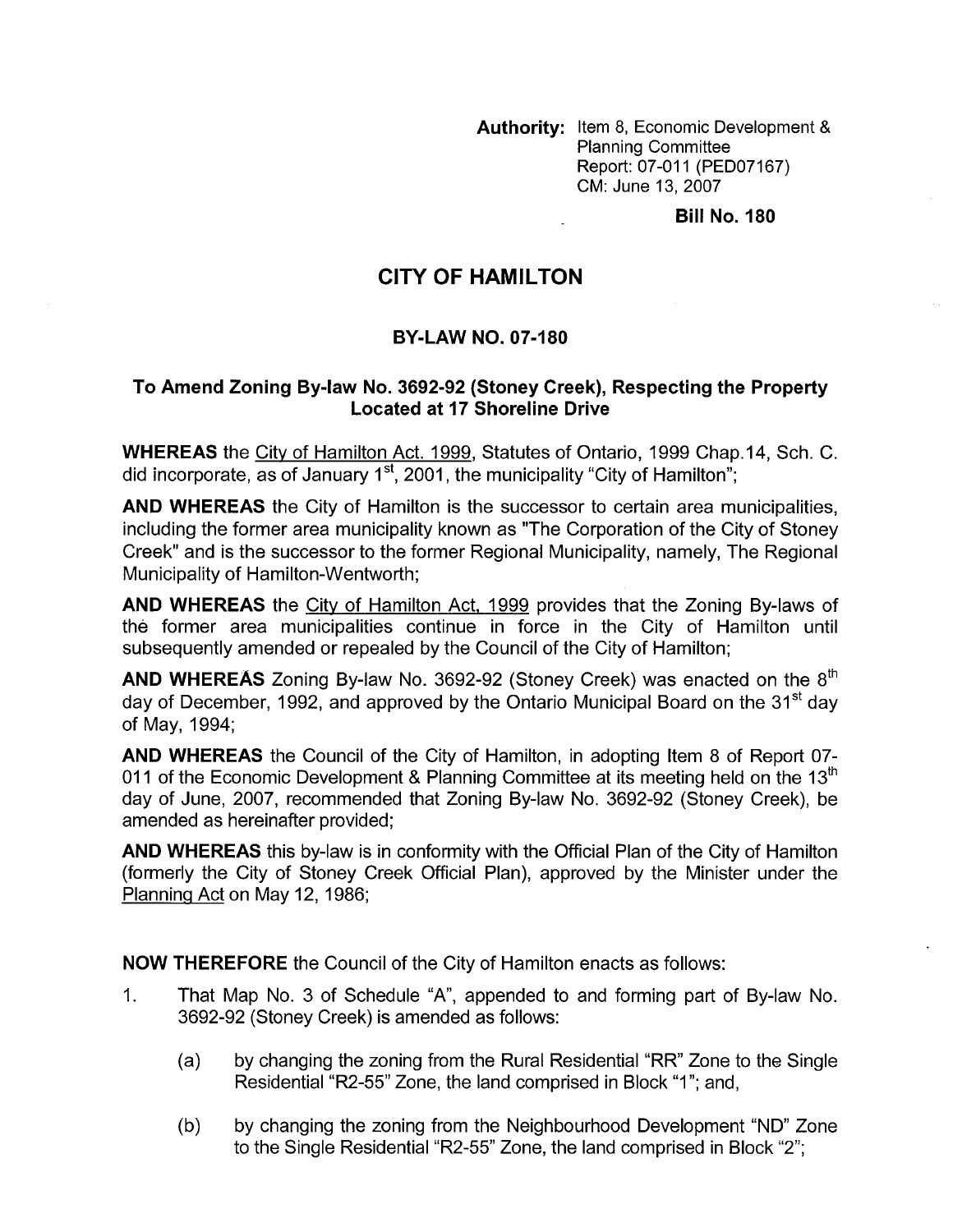the extent and boundaries of which are shown on a plan hereto annexed as Schedule "A".

2. That Subsection 6.3.7, "Special Exemptions", of Section 6.3 Single Residential "R2" Zone, of Zoning By-law No. 3692 (Stoney Creek), be amended by adding a new special exemption, "R2-55", as follows:

## **"R2-55 17 Shoreline Drive, Schedule "A", Map No. 3**

Notwithstanding the provisions of paragraphs (b) and (d) of Subsection 6.3.3 of the Single Residential "R2" Zone, on those lands zoned "R2-55" by this By-law, the following shall apply:

- (b) Minimum lot frontage shall be 14.7 metres;
- (d) Minimum Side Yard No part of any dwelling shall be located closer than 1.5 metres, except as provided in clauses 1, 2, and 3 below:
	- 1. No part of any dwelling shall be located closer than 1.25 metres from the easterly and westerly boundary of Blocks "1" and "2";
	- 2. An attached garage or attached carport may be erected at a distance of not less than 1 metre from the easterly and westerly boundary of Blocks "I" and "2"; and,
	- 3. Where no attached garage or attached carport is provided, the minimum side yard on one side shall be 3 metres.

Notwithstanding the provision of Section 4.14 "Swimming Pools and Hot Tubs", on those lands zoned "R2-55" by this By-law, the following shall apply:

Above ground pool  $-1.5$  metres from the outside edge of the pool wall or deck to a lot line; except 1.25 metres from the outside edge of the pool wall or deck to the easterly and westerly boundary of Blocks "1" and "2";

Inground pool  $-1.5$  metres from the water's edge to a lot line; except 1.25 metres from the water's edge to the easterly and westerly boundary of Blocks "1" and "2".

Notwithstanding the provisions of paragraphs (a), (c), (d), (e), (f), (g), (h), and (i) of Subsection 4.19.1 of "Yard Encroachments" Section 4.19, on those lands zoned "R2-55" by this By-law, every part of any required yard shall be open and unobstructed by any structure from the ground to the sky, except for the side yards adjacent to the easterly and westerly boundary of Blocks "1" and "2", which shall adhere to the provisions of paragraphs (a), (b), (c), (d), (e), (f), (g), (h), and (i) of Subsection 4.19.1 of "Yard Encroachments" Section 4.19.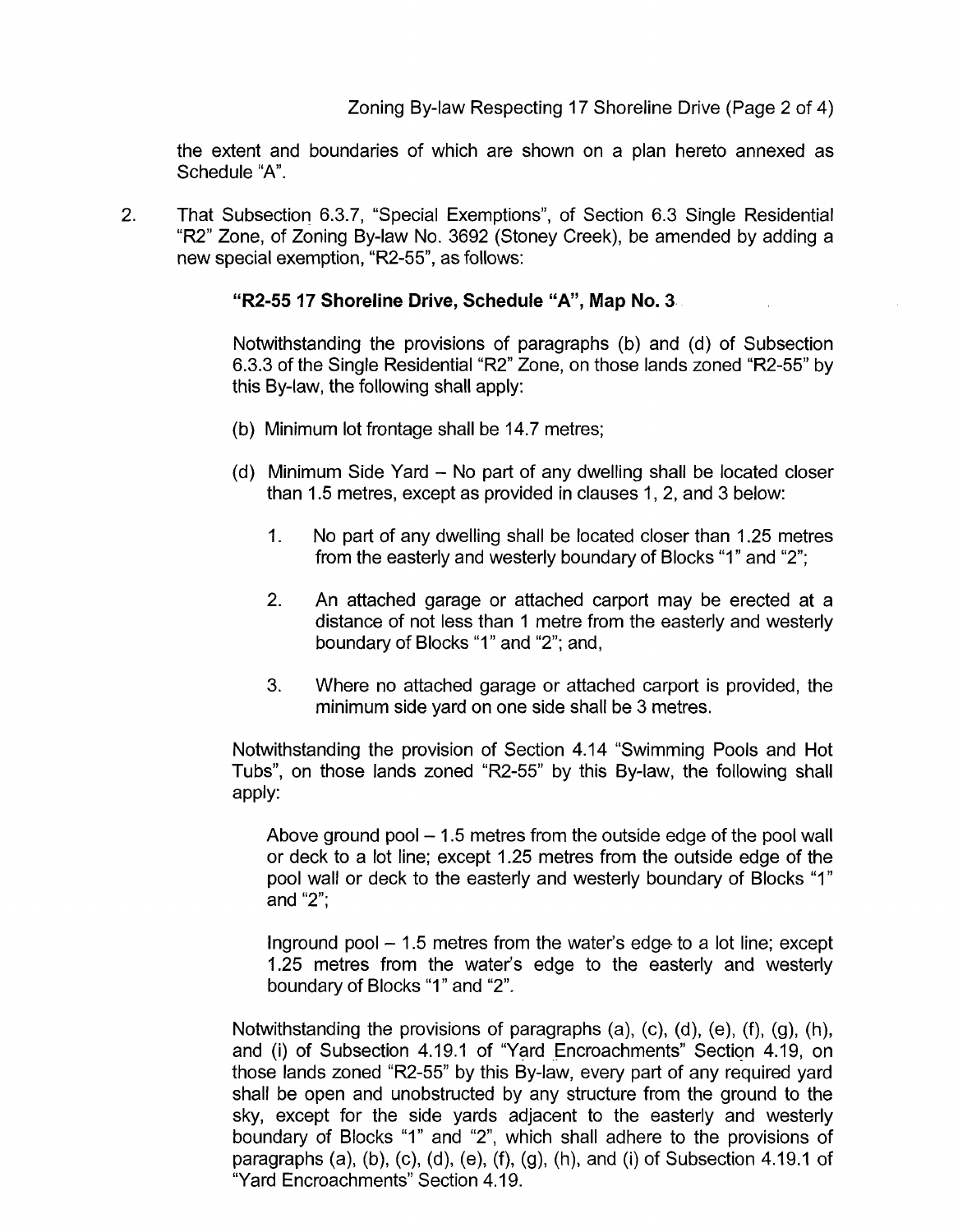Zoning By-law Respecting 17 Shoreline Drive (Page 3 of 4)

Notwithstanding the provision of paragraph (a) of Subsection 6.1.4 "Accessory Buildings in Residential Zones", on those lands zoned "R2-55" by this By-law, the following shall apply:

- (a) An accessory building may be located in any yard except the front yard, and shall be located a minimum of 8 metres from the front lot line, 1.5 metres from any side lot line, and the maximum building height shall be 4.5 metres; except that an accessory building may be erected at a distance of not less than 0.5 metres from the easterly and westerly boundary of Blocks "1" and "2"."
- *3.* No building or structure shall be erected, altered, extended or enlarged, nor shall any building or structure or part thereof be used, nor shall any land be used, except in accordance with the Single Residential "R2" Zone provisions, subject to the special requirements referred to in Section 2.
- 4. The Clerk is hereby authorized and directed to proceed with the giving of notice of the passing of this by-law, in accordance with the Planning Act.

**PASSED and ENACTED** this 13<sup>th</sup> day of June, 2007.

MAR COLONY CONTROL Rose Caterini<br>Fred Eisenberger Rose Caterini<br>Mayor Acting City Clerk

ZAC-07-009